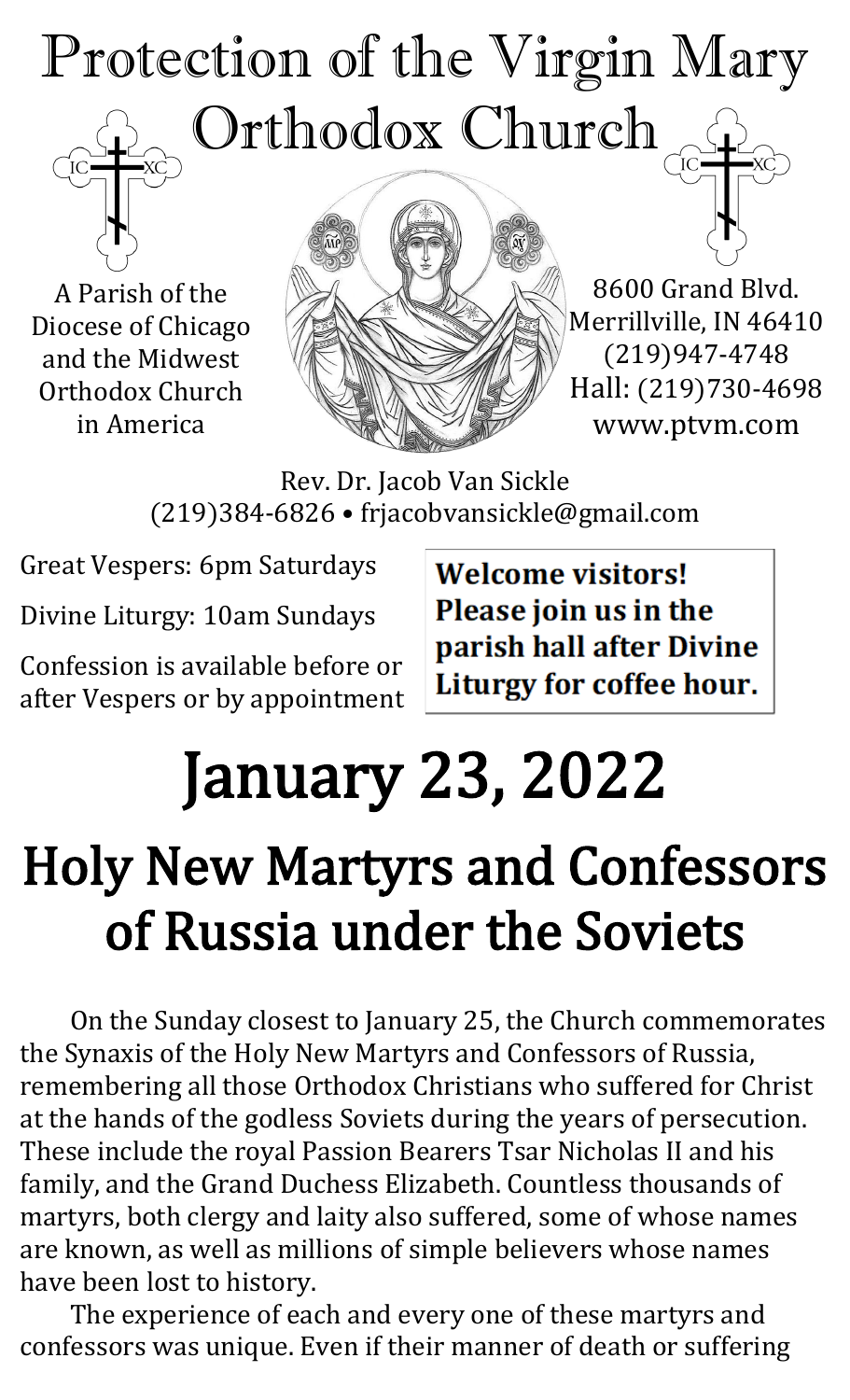was similar in many cases, each of them brought with them to that moment of confession or martyrdom a unique soul, a unique set of experiences and circumstances. If we were to enter into the mind and heart of each one of these saints and observe the unique way in which they experienced their suffering and the knowledge of their coming martyrdom, we would see a wondrous tapestry of experience. And the thread which holds all this tapestry together is love, love for Christ.

Martyrdom is the same thing as Christianity. These two words have the same meaning. Hatred against Christ and His followers should not surprise us. It is natural, it was foretold by the Lord Himself, Who said: "If the world hate you, ye know that it hated me before it hated you" (John 15:18).

It is estimated that the number of the New Martyrs of Russia, who were glorified by the Russian Orthodox Church at the Jubilee Council of 2000 far exceeds that of all the martyrs who died for Christ during the first three centuries of Christianity. The Russian Church lost millions of its sons and daughters, not only at the hands of external enemies, but also those of their own country.

Among those who were murdered and tortured in the years of persecution were countless Orthodox: laity, monks, priests, and bishops, whose only "crime" was their unshakable faith in God. In the long history of the world, never have so many new heavenly intercessors been glorified by the Church in such a way. Among those who suffered for their faith were some who labored in America before the Russian Revolution: St. Tikhon, Patriarch of Moscow and All Russia, St. Alexander Hotovitzky, and St. John Kochurov of Chicago.

#### HYMNS OF THE DAY

Tone 6 – Resurrectional Troparion The angelic powers were at Your tomb; the guards became as dead men. Mary stood by Your grave, seeking Your most pure body. You captured hell, not being tempted by it. You came to the Virgin granting life.// O Lord, Who rose from the dead, glory to You!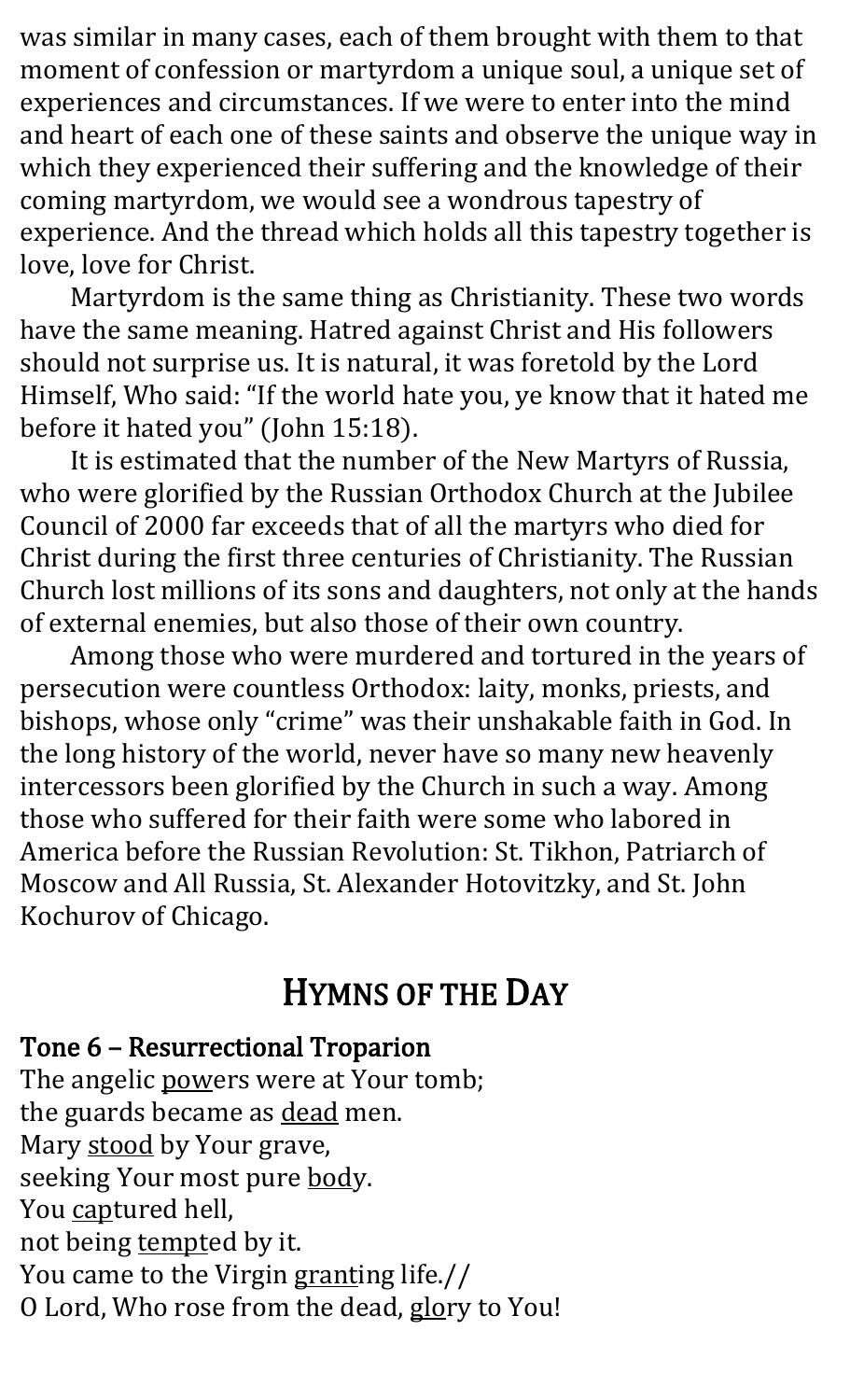#### Tone 4 – Patronal Troparion

Today the faithful celebrate the feast with joy, illumined by your coming, O Mother of God. Beholding your pure image we fervently cry to you: Encompass us beneath the precious veil of your protection. Deliver us from every form of evil by entreating Christ, your Son and our God// that He may save our souls.

#### Tone 4 – Troparion to the New Martyrs of Russia

Today the Church of Russia forms a joyful chorus, praising her new martyrs and confessors;

hierarchs and priests, royal passion-bearers, right-believing princes and princesses,

venerable men and women, and all Orthodox Christians.

Having laid down their life for faith in Christ during the days of godless persecution,

they preserved the truth by the shedding of blood.// By their protection, O long-suffering Lord, preserve our land in

Orthodoxy till the end of the age.

#### Tone 6 – Resurrectional Kontakion

When Christ God the Giver of Life,

raised all of the dead from the valleys of misery with His mighty hand, He bestowed resurrection on the human race.//

He is the Savior of all, the Resurrection, the Life, and the God of all.

#### Tone 3 – Kontakion for the New Martyrs of Russia

Today the new martyrs of Rus' stand in white robes before the Lamb of God,

and with the angels they sing to God the hymn of victory: "Blessing, and glory, and wisdom, and praise, and honor, and power, and strength be to our God// unto the ages of ages. Amen."

#### Tone 3 – Patronal Kontakion

Today the Virgin stands in the midst of the Church, And with choirs of saints she invisibly prays to God for us. Angels and bishops worship. Apostles and prophets rejoice together,// Since for our sake she prays to the eternal God.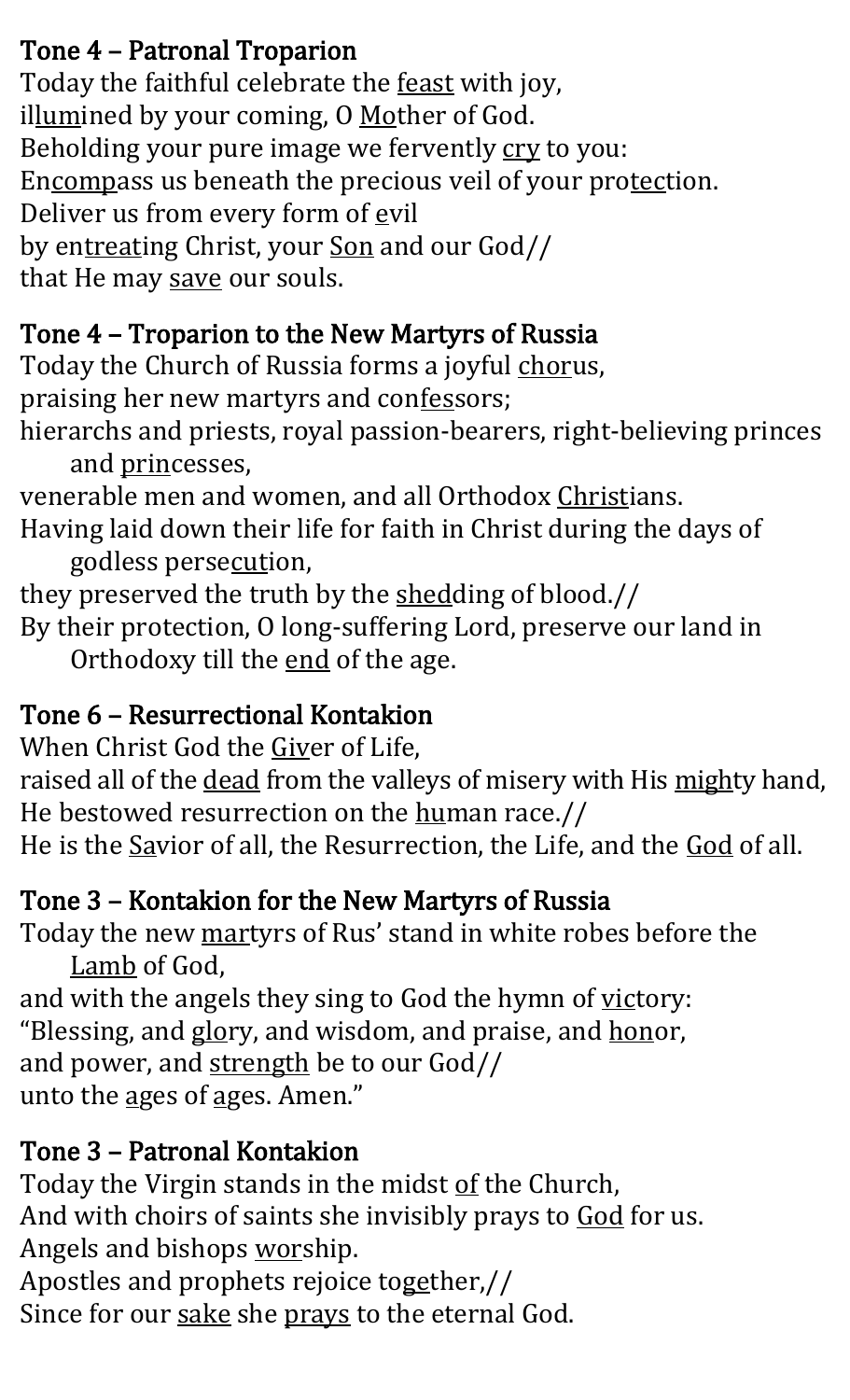#### SCRIPTURE READINGS

#### Tone 6 – Sunday Prokeimenon (Psalm 27)

O Lord, save Your people, / and bless Your inheritance!

#### Tone 7 – Prokeimenon of the Martyrs (Psalm 45)

God is our refuge and strength, / a help in afflictions that severely befall us!

#### Epistle: 1 Timothy 1.15-17 (Sunday)

My Son: This is a faithful saying and worthy of all acceptance, that Christ Jesus came into the world to save sinners, of whom I am chief. However, for this reason I obtained mercy, that in me first Jesus Christ might show all longsuffering, as a pattern to those who are going to believe on Him for everlasting life. Now to the King eternal, immortal, invisible, to God who alone is wise, be honor and glory forever and ever. Amen.

#### Romans 8.28-39 (New Martyrs)

Brethren: We know that all things work together for good for those who love God, for those who are the called according to His purpose. For those whom He foreknew, He also predestined to be conformed to the image of His Son, that He might be the firstborn among many brethren. Moreover, those whom He predestined He also called; those whom He called He also justified; and those whom He justified He also glorified.

What then shall we say to these things? If God is for us, who can be against us? He who did not spare His own Son, but delivered Him up for us all, how shall He not with Him also freely give us all things? Who shall bring a charge against God's elect? It is God who justifies. Who is he who condemns? It is Christ who died, and furthermore is also risen, who is even at the right hand of God, who also makes intercession for us. Who shall separate us from the love of Christ? Shall tribulation, or distress, or persecution, or famine, or nakedness, or peril, or sword?

As it is written: "For Your sake we are killed all day long; We are accounted as sheep for the slaughter."

Yet in all these things we are more than conquerors through Him who loved us. For I am persuaded that neither death nor life, nor angels nor principalities nor powers, nor things present nor things to come, nor height nor depth, nor any other created thing, shall be able to separate us from the love of God which is in Christ Jesus our Lord.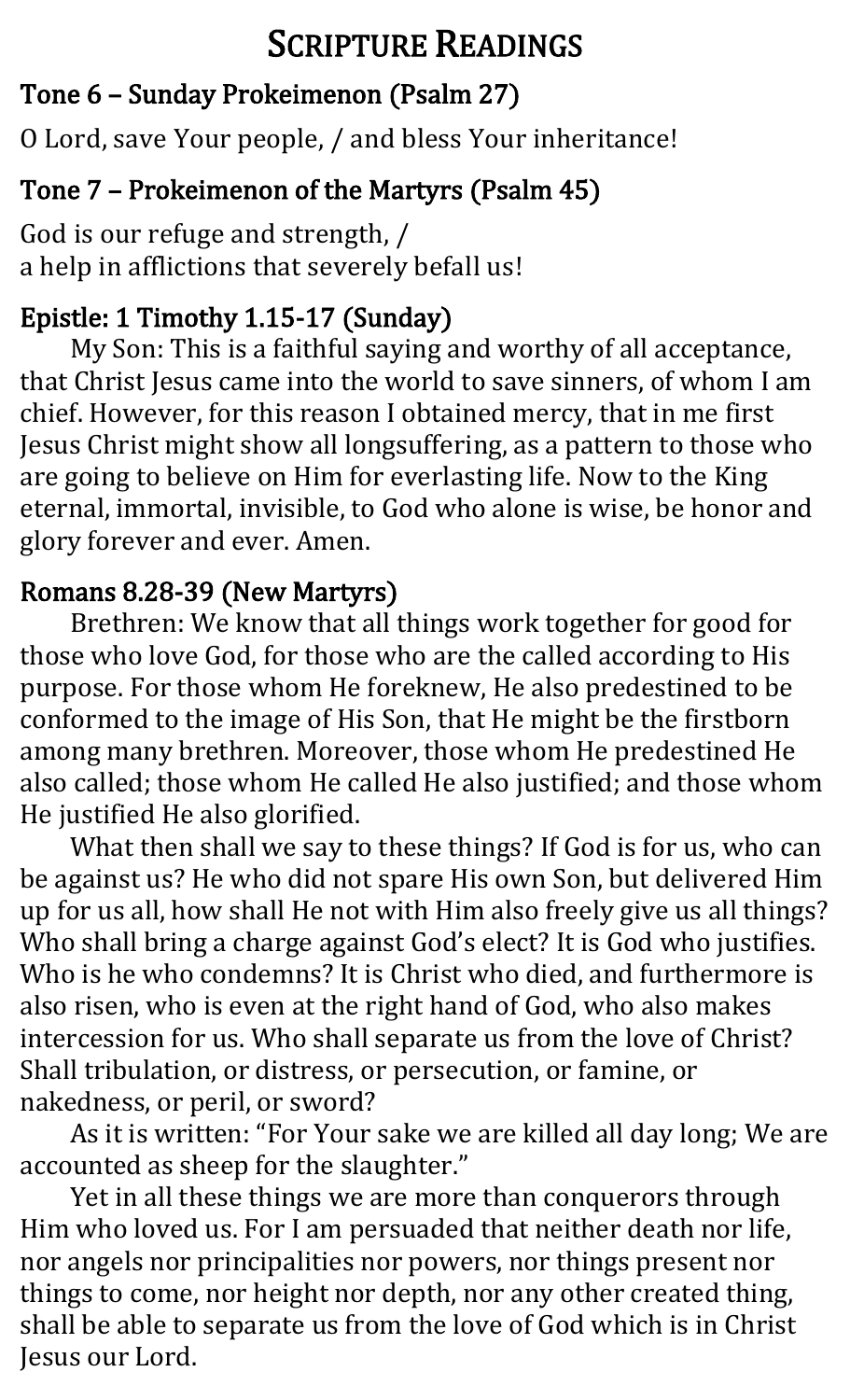#### Gospel: Luke 18.35-43 (Sunday)

Then it happened, as He was coming near Jericho, that a certain blind man sat by the road begging. And hearing a multitude passing by, he asked what it meant. So, they told him that Jesus of Nazareth was passing by. And he cried out, saying, "Jesus, Son of David, have mercy on me!"

Then those who went before warned him that he should be quiet; but he cried out all the more, "Son of David, have mercy on me!"

So, Jesus stood still and commanded him to be brought to Him. And when he had come near, He asked him, saying, "What do you want Me to do for you?"

He said, "Lord, that I may receive my sight."

Then Jesus said to him, "Receive your sight; your faith has made you well." And immediately he received his sight, and followed Him, glorifying God. And all the people, when they saw it, gave praise to God.

#### Luke 21.8-19 (New Martyrs)

Jesus said to His disciples: "Take heed that you not be deceived. For many will come in My name, saying, 'I am He,' and, 'The time has drawn near.' Therefore, do not go after them. But when you hear of wars and commotions, do not be terrified; for these things must come to pass first, but the end will not come immediately."

Then He said to them, "Nation will rise against nation and kingdom against kingdom. And there will be great earthquakes in various places and famines and pestilences, and there will be fearful sights and great signs from heaven. But before all these things, they will lay their hands on you and persecute you, delivering you up to the synagogues and prisons. You will be brought before kings and rulers for My name's sake. But it will turn out for you as an occasion for testimony.

"Therefore, settle it in your hearts not to meditate beforehand on what you will answer; for I will give you a mouth and wisdom which all your adversaries will not be able to contradict or resist. You will be betrayed even by parents and brothers, relatives and friends; and they will put some of you to death. And you will be hated by all for My name's sake. But not a hair of your head shall be lost. By your patience possess your souls."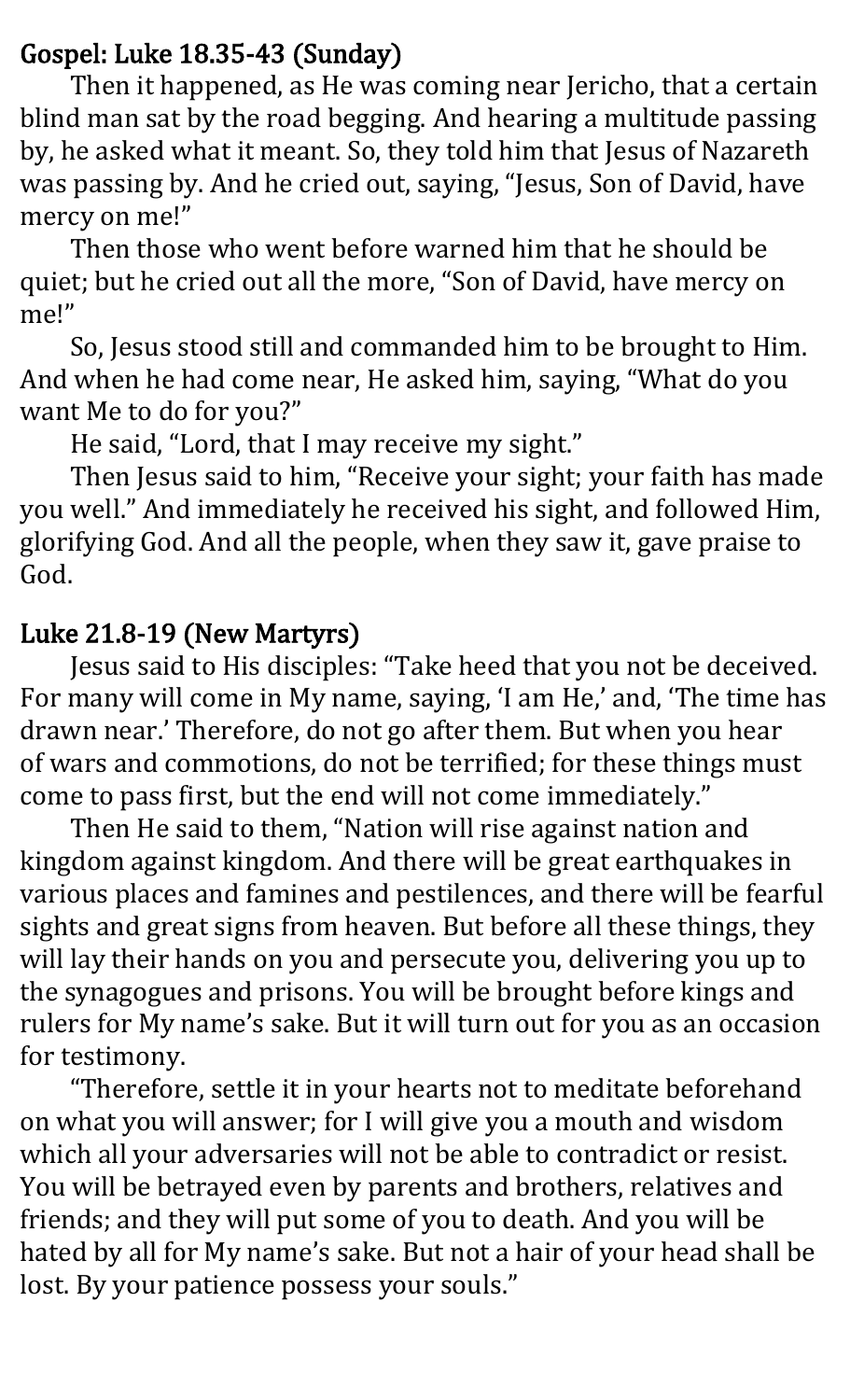#### WE REMEMBER IN PRAYER

New Dep. Thomas Reibly Presv. Tulla Poteres Michael Heady Ev.Mem. Mary Sarko ('82) Ernest Catchur ('86)

John Saliwonczyk ('92) Michael Lalaeff (2011) Eugenia Kiriluk (2018) Frank Abila (2001) Vlade Ilich (2008)

| Health & Salv.   | Olga           | Ted        |
|------------------|----------------|------------|
| Archpr. Peter    | Janie          | James      |
| Archpr. Theodore | Michael        | Pamela     |
| Mat. Margaret    | David          | Alexander  |
| Mat. Anne        | Sharon         | Ronald     |
| Pr. Christopher  | Mark           | Theodore   |
| Mat. Jennifer    | Jerry          | Robert     |
| Andrew           | Michael        | Craig      |
| Gideon           | Anthony        | Chuck      |
| Kevin            | Daryl          | Scott      |
| Jon              | Diane          | Mark       |
| Tanya            | Carla          | Christine  |
| Jovan            | Susan          | Dale       |
| Julia            | Timothy        | Pauline    |
| Tom              | William        | Mary       |
| Tina             | Paul           | Janice     |
| Jennifer         | Joseph         | Ken        |
| Stacy            | Linda          | Debbie     |
| Jeramie          | Claudia        | Jacqueline |
| Olivia           | Elizabeth      | Cindy      |
| Parker           | Carol          | Daniel     |
| Christine        | Snezana        | Laura      |
| Larry            | Ryan           | Dorothy    |
| Rollie           | Nathan         | Vasiliy    |
| Joseph           | Kara           | William    |
| Nadia            | Christine      | Wanda      |
| <b>Brendan</b>   | $\mathsf{lon}$ | Cindy      |
| Tanya            | Zoey           | Mary       |
| Christopher      | Dominic        | Linda      |
| Nina             | Declan         | Ivanka     |
| Renee            | Hudson         | Susan      |
| Carissa          | Ayden          | Denise     |
| Cynthia          | Hyland         | Valerie    |
| John             | Jason          | Jeffrey    |
|                  |                |            |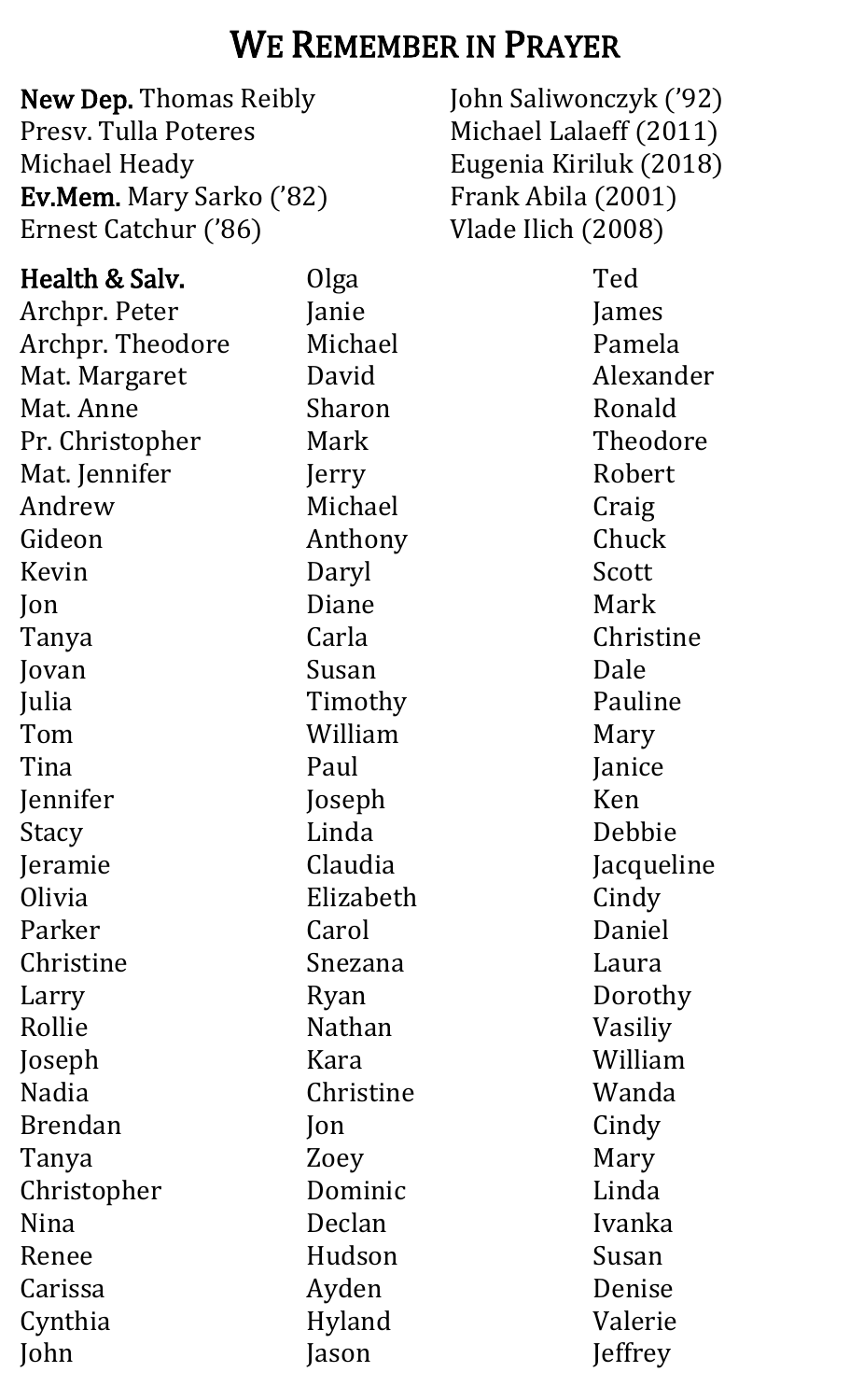| Aaron   | Stephen    | Robert   |
|---------|------------|----------|
| William | Megan      | Rebecca  |
| Jamie   | William    | Robert   |
| Karen   | <i>lim</i> | April    |
| Dale    | Camille    | Margaret |
| Jack    | John       | Kiersten |
| Joyce   | Martha     | Michelle |
| Anna    | Mark       | Joseph   |
| Sandra  | Michelle   |          |
| Linda   | Irene      |          |

\*If you know someone who needs prayer, please give their name to Fr Jacob

#### ANNOUNCEMENTS

For Bible Study this week, read Jonah 1-4.

Our iconographer John Jurewicz is back at work. Right now, he is working on the icon of Thomas Sunday on our East wall. He will also complete an icon of the Holy Family on the West wall over the cry room window and another of the Raising of Lazarus on the East end of the North wall, behind the choir.

Every year at this time, Orthodox Christian homes are blessed with the new holy water of Theophany. Make an appointment with Fr Jacob to have your home blessed. The Church teaches us to sanctify everything: dwellings, places of work, all our pursuits, and the fruits of our labor. The home blessing at Theophany represents a renewal of our lives in Christ. Washed in the baptismal waters, our homes become temples of the Holy Spirit for the fulfillment of the will of our Heavenly Father. This is why the Church blesses everything found in a Christian home; if something is not worthy of being blessed, then it should not be in the home of a Christian.

Here is how to prepare for your house blessing: All who reside in the household should make every effort to be present for the Blessing. We gather in the dining room. On your dining room table or family icon corner, set 1) A lit candle, 2) An icon of Christ, and 3) A list of the names of family members living and departed you wish to pray for. Also please remember to turn off any televisions or other noisy electronics. When the priest arrives everyone in the house should gather around the table/family altar and join in prayer and singing. If there are children, they usually carry the icon and a